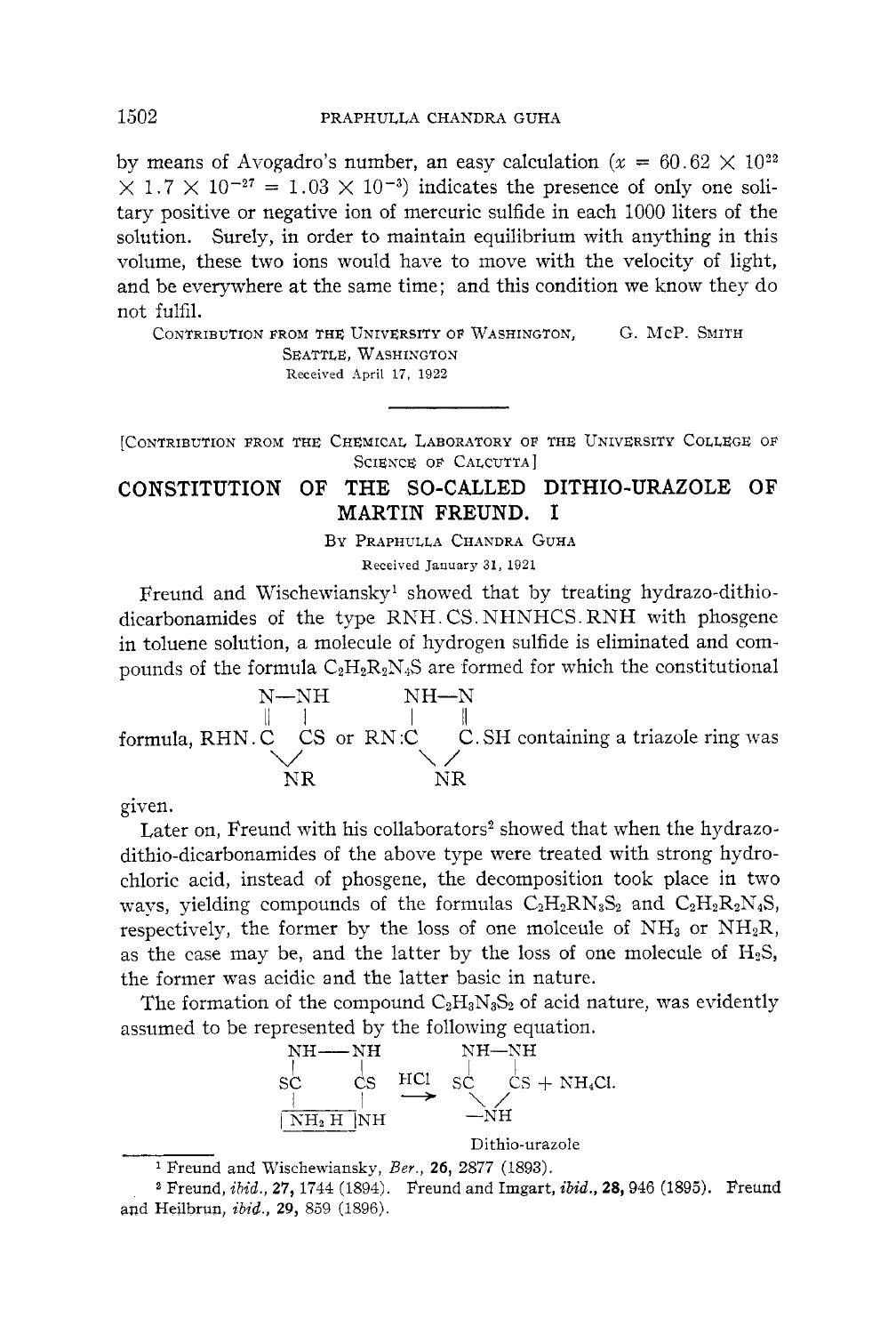and that of the basic compound  $C_2H_4N_4S$  by



Freund and Imgart assumed the above dithio-urazole formula for the former, although they did not adduce any experimental evidence in favor of the view.

In their opinion, (1) it contained two atoms of hydrogen replaceable by metals; (2) it was deprived of two atoms of hydrogen by the action of mild oxidizing agents, e. g., hydrogen peroxide, ferric chloride and iodine, to give a compound of the azo or disulfide formula



However, credit must be given to Max Busch and Schmidt<sup>3</sup> who in their attempt to prepare a derivative of aminocarbo-di-imide NH *:C* :N . NH2 have incidentally criticized the dithio-urazole iormula of Freund and Imgart and suggested the correct formula established in this paper.

The present author has succeeded in proving that (1) Freund's dithiourazole contains only *one* atom of hydrogen replaceable by such metals as potassium, sodium or silver; *(2)* it loses only one atom of hydrogen, and *not two*, from one molecule, when it is treated with ferric chloride, hydrogen peroxide and iodine, and forms a disulfide of the formula  $(C_2H_2N_3S)$ -S-S- $(C_2H_2N_3S)$ . Experimental evidence in support of this double disulfide formula has been furnished by the actual estimation of the iodine required for the oxidation of a known quantity of the so-called dithio-urazole; and also by taking the molecular weight of the disulfide of allyldithio-urazole *(I)* by ebullioscopic method (m. **w.** 344). The disujfides of phenyldithio-urazole (?) and of dithio-urazole (?), are insoluble in all ordinary solvents and so the determination of their molecular weights was not possible. Freund's azo or disulfide formula<sup>4</sup> can therefore now be safely discarded.

As regards the behavior of dithio-urazole towards acetic anhydride, Freund merely called it "characteristic," and made no effort to explain the peculiar behavior. He did not point out definitely the positions in the molecule which were occupied by the acety! groups of the diacetyl com-

Busch and Schmidt, *Ber.,* **46,** 2240 (1913).

<sup>&</sup>lt;sup>4</sup> Freund and Imgart, Ref. 2, p. 947.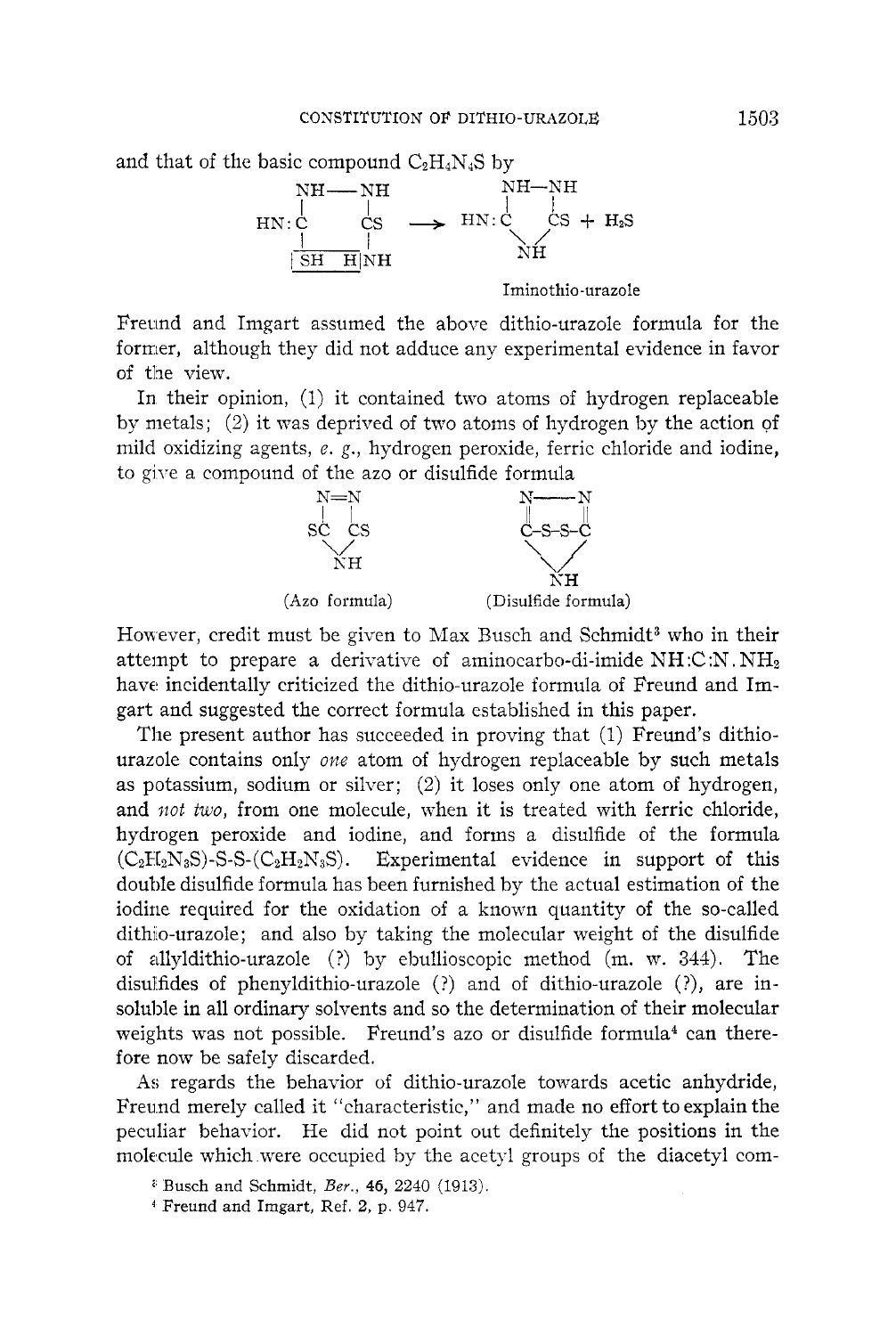pound; but it is apparent, in view of the dithiol formula, that the acetyl groups were supposed to be attached to the sulfur atoms of the thiol groups.

It has been found however, that the diacetyl compound is very unstable and when subjected to even mild treatment, **e.** g., boiling with water or with dil. acid or heating slightly above its melting point, it loses one of its acetyl groups, forming the stable mono-acetyl derivative. There is no reason, on the basis of the dithiol fomula, why one acetyl group should behave so differently from the other and why one should be so stable and the other so unstable towards hydrolytic reagents.

To explain these difficulties, the present author proposes the following formula for Freund's dithio-urazole,



and regards it as 5-amino-2-thiol-1,3,4-thiodiazole. In his opinion, it is formed from hydrazo-dithio-dicarbonamide, as follows.



It will be noticed that the parent substance,  $NH<sub>2</sub>CSNHNHCSNH<sub>2</sub>$ , is assumed to react here in the mono-thiol form, as in the formation of iminothio-urazole (see p. 1503), since (1) according to the new formula there is only one sulfhydrate group present in the molecule and the mono salts are formed by replacing the thiol hydrogen; *(2)* in the light of the present formula the action of ferric chloride, hydrogen peroxide or iodine is simply to remove two mercaptan hydrogen atoms from two molecules of 5-amino- $2$ -thiol-1,3,4-thiodiazole, yielding the disulfide.



The new thiodiazole formula not only explains the peculiar behavior of acetic anhydride towards it, but also opens up a number of possibilities for the existence of different di-derivatives which have actually been prepared. It is clear from this formula, that the diacetyl derivative has one acetyl group attached to the mercaptan sulfur and the other to the amino or to the imino nitrogen and, as is usual, the former acetyl group is easily hydrolyzed, while the latter is left quite unimpaired.

Additional support is given to this view by the behavior of the monoacetyl compound towards iodine, alkali and alkyl iodides. With iodine, it gives the diacetyl-disulfide; with alkalies it forms mono salts, and with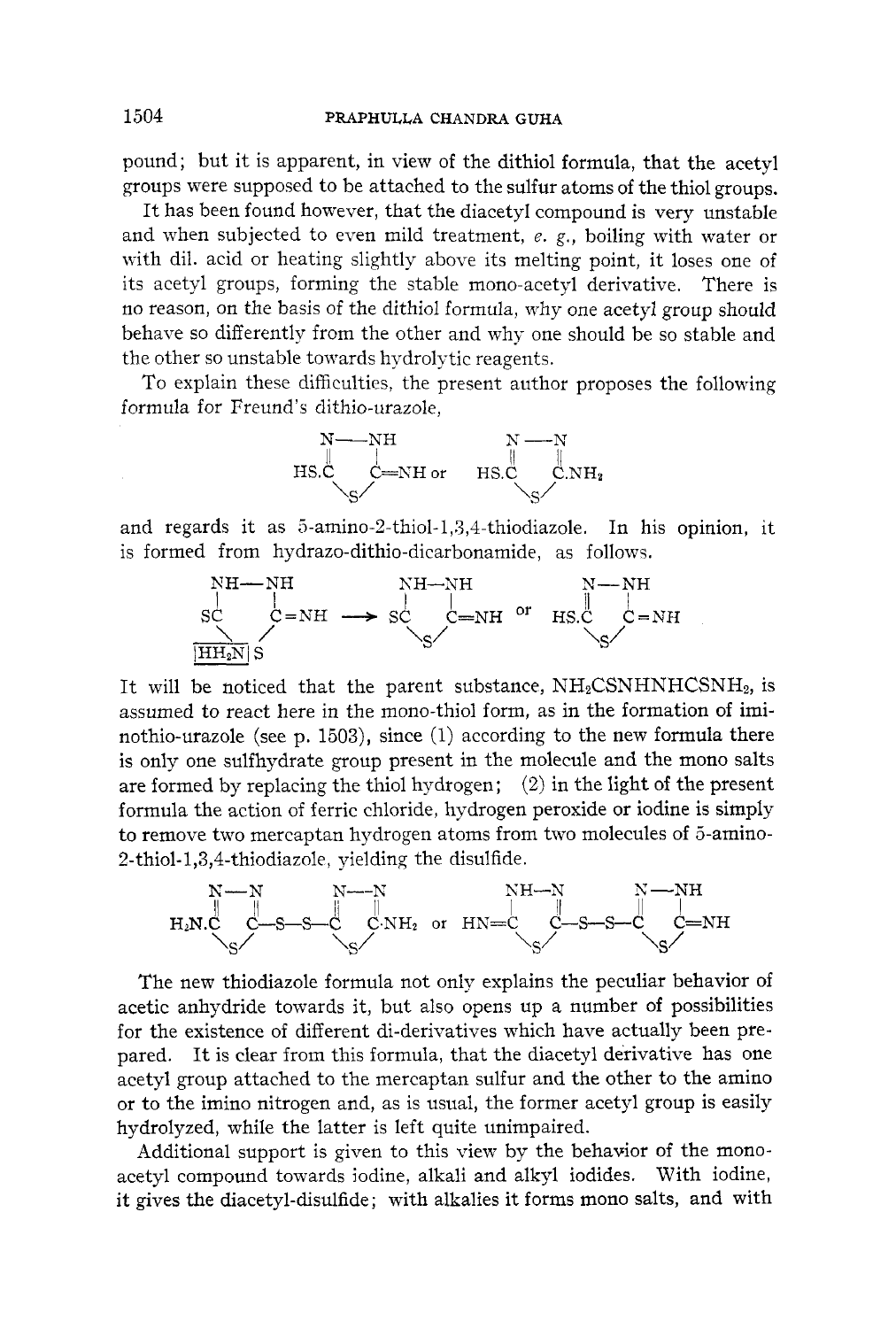alkyl iodides the acetyl alkyl derivatives. It has also been found that by oxidation of the acetyl-thiodiazole compound and by acetylating the disulfide of the thiodiazole, the same diacetyl-thiodiazole-disulfide is obtained.

It was found by the previous workers that only a mono dlkyl derivative is formed, and a11 efforts towards the preparation of the dialkyl derivative (analogous to the diacetyl compound,  $C_2HN_3 = (SCOCH_3)_2$ , as it was then supposed to be) were unsuccessful; they found, moreover, that the mono-alkyl derivative was insoluble in alkali and was indifferent towards iodine. According to the old formula, these reactions were certainly abnormal, for the mono-alkyl compound was then represented by the

 $N$ — $\overline{N}$ formula, MeS. $\mathop{\mathbb C}^\parallel$   $\quad \mathop{\mathbb C}^\bullet.$  SH, and there was still another  $-\mathop{\mathbb S}$ H group  $\Delta$ NH $\overline{a}$ 

assumed to be present in the molecule which should react with iodine, alkali and alkyl iodide.

To obviate this difficulty, Freund and Imgart<sup>4</sup> presented the tauto-N-NH

meric formula,  $\mathrm{HS}.\,\mathrm{\overset{\shortparallel}{C}}$   $\phantom{\raisebox{1.5cm}{C}}$  CS. No amino or imino mercaptan of the  $\Delta$ NH $\overline{H}$ 

type -NH.CS.NH- is known, however, which does not form a thioether,  $-N=C-S-R$ , with an alkyl iodide in presence of alkali.

 $^{-1}$  $\overline{\rm NH}$ 

In the light of the new thiodiazole formula, all of these points can be explained most satisfactorily. There is only one mercaptan hydrogen present and when this is replaced by an alkyl group, it cannot react with iodine and alkali or add another alkyl group. In the mono-acetyl compound, the acetyl group has replaced the hydrogen of the amino group, leaving the mercaptan group free and so there is no interference with the latter's normal behavior towards iodine, alkali and alkyl iodide. Had the compound in question really been of dithio-urazole structure, it would certainly give a dialkyl derivative; for, working in the corresponding urazole series, S. F. Acree has prepared many dialkyl derivatives (such as dimethyl, ethylmethyl, diethyl) of phenyl-urazole; moreover the typical dimercaptans, *e. g.*, PhNH. NH. CSSH (or rather, PhNH. N:  $C(SH)_{2}$ ) and 2,5-dithiol-1,3,4-thiodiazole readily yield dialkyl ethers.

The mono-alkylated compound has been found to react with acetic anhydride to yield the same alkyl-acetyl compound as is obtained by alkylating the mono-acetyl compound.

The behavior of the compound towards mercuric nitrite has also been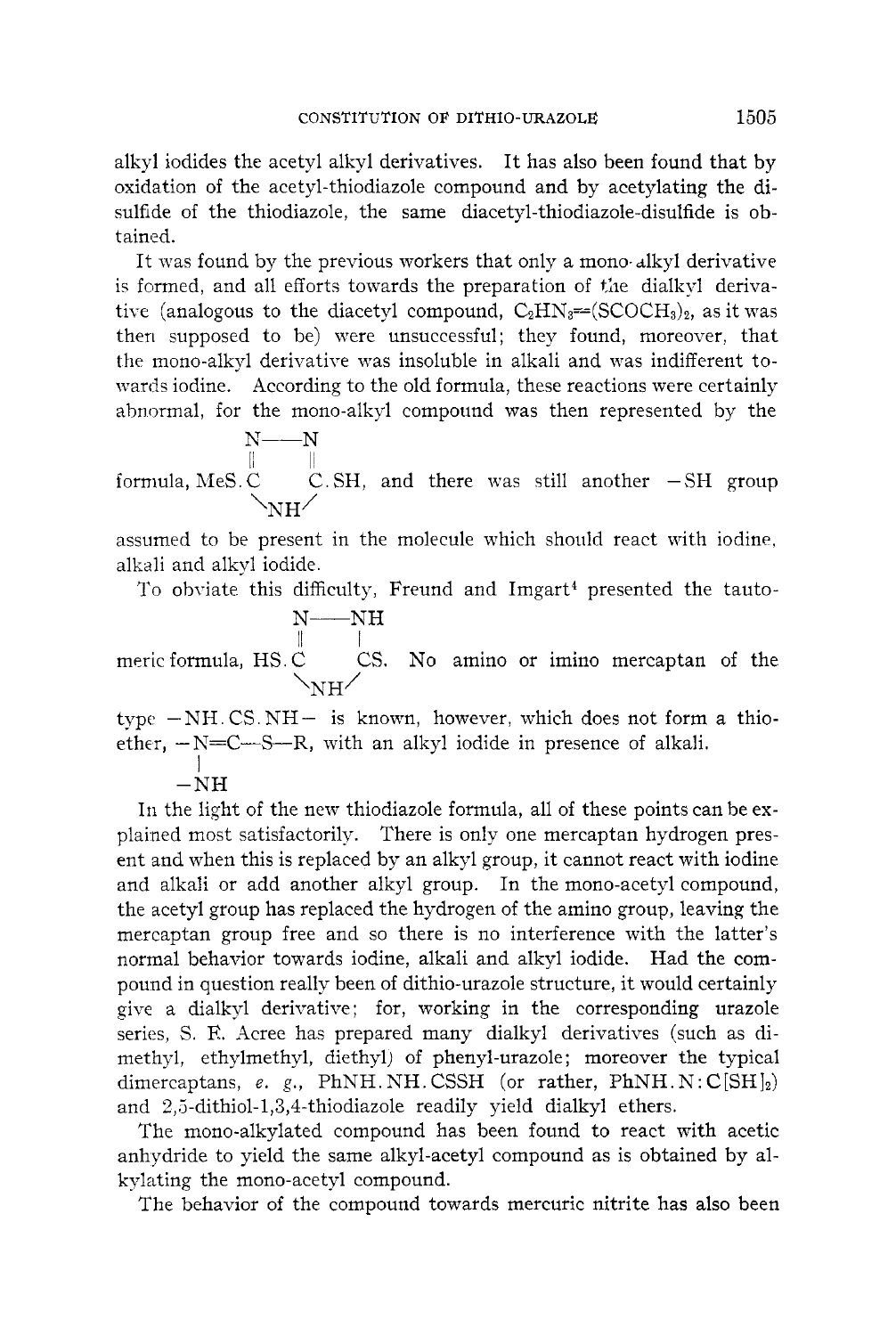**found** to be quite in agreement with the new thiodiazole formula. It has been shown<sup> $\delta$ </sup> that mercuric nitrite gives a simple mercaptide nitrite,  $RSHgNO<sub>2</sub>$ , with such mercaptans as  $R-SH$ ; with amino or imino mercaptans (potential mercaptans) it gives compounds of the general formula  $RN=C-S(=HgO) - HgNO<sub>2</sub>$ ; and with dimercaptans, *e. g.*, 2,5-dithiol-1,3,4-I  $N-N$  1

thiodiazole it forms compounds of the general formula  $\mid$  S. $\overset{\bullet}{\mathsf{C}}-\overset{\bullet}{\mathsf{C}}$ 

In the present instance a compound,  $(C_2H_2N_3S)$ . SHgNO<sub>2</sub>, has been obtained by the action of mercuric nitrite. This shows that the substance is simply a monomercaptan and does not possess any other group such as  $-NHCSNH-.$ 

The reason for assigning to one sulfur atom a position in the ring is that the sodium salt (the mono salt) of N-ethyl dithio-urazole (?) on boiling with mercuric oxide for 3 hours<sup>6</sup> could not be desulfurized, and the unchanged sodium salt was isolated from the reaction mixture. Had there been one atom of sulfur present as  $=$  CS, the compound would certainly have exchanged the thioketonic sulfur for an atom of oxygen. In fact, this method of ascertaining the position of sulfur in two isomeric compounds, namely, **1,2-diphenyl-2-thio-5-thiol-2,3-dihydrotriazole** and 3-phenyl-2-phenylimido-5-thiol-2,3-dihydro-1,3,4-thiodiazole, has been made use of by Max Busch and Wolpert.' These two compounds were prepared by them from the same substances, phenyl-dithio-carbazinic acid and phenyl mustard oil, by changing only the conditions of the experiment. They are, therefore, derivatives of dithio-urazole and thiodiazole, respectively. It is now clear that in Freund's reaction the conditions of the experiment favored the formation of the thiodiazole compound.

The compound in question was subjected to the action of conc. hydrochloric acid in a sealed tube at  $150^{\circ}$  and no change was observed to have taken place, except conversion into an isomeric compound of melting point 224°.8 On heating it between 190" and *200'* for 3 hours, the molecule was, however, decomposed into hydrazine dihydrochloride, ammonium chloride, carbon disulfide and carbon dioxide. The decomposition may be *es*plained according to the following scheme,



 $^5$  Rây and Guha, *J. Chem. Soc.*, 115, 261, 541 (1919).

<sup>&</sup>lt;sup>6</sup> Freund and Imgart, Ref. 2, p. 952.

Busch and Wolpert, *Ber.,* **34,** 304 (1901).

*<sup>8</sup>* This and similar compounds, will form the subject of a subsequent communication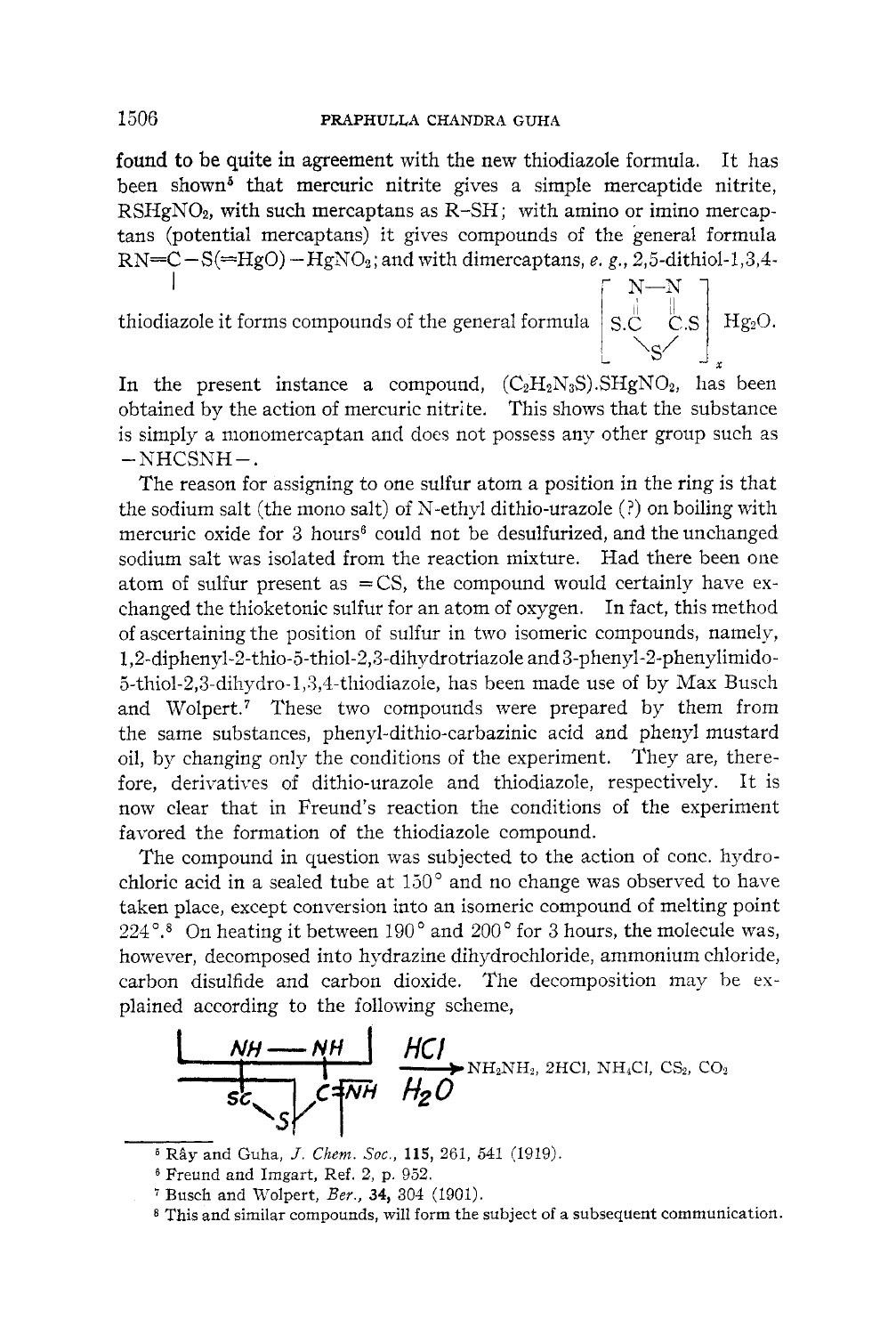the rupture taking place as shown by the lines. Although it is not quite safe to lay much stress upon structural problems from the results of such a drastic treatment, the presence of carbon disulfide among the products of decomposition leads to the belief that both the atoms of sulfur are linked to the same carbon atom in the molecule.

## Experimental Part

5-Amino-2-thiol-1,3,4-thiodiazole (the so-called dithio-urazole) was prepared according to the method of Freund and Imgart,\* but it has been found that the yield of the compound is about *307,* greater, if instead of boiling the hydrazo-dithio-dicarbonamide with conc. hydrochloric acid for 1 hour as described by them, the heating is discontinued after 10 minutes, when a clear solution is obtained. Prolonged heating has been found to he fiworable to the formation of iminothio-urazole hydrochloride at the expense of the amino-thiodiazole-thiol.

The Monosodium Salts.—These salts were prepared by adding one molecular proportion of sodium hydroxide in solution (or half a molecular proportion of sodium carbonate) to one molecular proportion of the thio compound dissolved in water or dil. alcohol and subsequently evaporating the solution to dryness.

Titration of the thio compounds with standard potassium hydroxide solution, using phenolphthalein as indicator, gave the following results.

*Analyses.* Amino-thiodiazole-thiol, 0.2016 *g.* : KOH, 0.0845 g.; calc. for the mono salt 0.0848 g. Allylamino-thiodiazole-thiol, 0.1197 g.: KOH, 0.0381 *g.;* calc. for the mono salt: 0.0387 g. Phenylamino-thiodiazole-thiol, 0.1737: KOH, 0.0464 g.; calc. for the mono salt: 0.0466 g.

Furthermore, to verify the assertion of Freund<sup>4</sup> that his dithio-urazole contains two atotns of hydrogen replaceable by metals, a solution of one molecular proportion of sodium carbonate was carefully added to an aqueous solution of one molecular proportion of the thio compound. The mixed solution was concentrated on the water-bath and transferred carefully to a Sclirotter flask for the estimation of carbon dioxide and from this the sodium carbonate which had not reacted. Half of the sodium carbonate was fourd to have been unacted upon.

An aqueous solution of  $0.4158$  g. of sodium carbonate was added to a boiling solution of 0.5214 *g.* of amino-thiodiazole-thiol when carbon dioxide was evolved copiously, to the extent of 0.0906 g. (corresponding to 0.2183 g. of sodium carbonate). This shows that 0.1973 *g.* of sodium carbonate was used up for salt formation. Formation of the mono salt requires 0.2979 g.

Monosilver Salts.-The monosilver salt of amino-thiodiazole-thiol was prepared by adding the thio compound in aqueous solution to an excess of silver nitrate solution. The white gelatinous precipitate thus formed was carefully washed, filtered, and dried in a steam oven when it became yellow. It can also be prepared by adding silver nitrate solution to the monosodium salt.

*Analyses.* Subs., 0.2610: AgCl, 0.1564. Calc. for C<sub>2</sub>H<sub>2</sub>N<sub>3</sub>S<sub>2</sub>Ag: Ag, 45.00. Found: 43.09.

Calc. for C<sub>8</sub>H<sub>6</sub>N<sub>3</sub>S<sub>2</sub>Ag: Ag, 34.18. Found: 34.66. SILVER SALT OF PHENYLAMINO-THIODIAZOLE-THIOL.-Subs., 0.2091: Ag, 0.0725.

Calc. for C<sub>5</sub>H<sub>6</sub>N<sub>3</sub>S<sub>2</sub>Ag: *Ag*, 38.57. Found: 39.36. SILVER SALT OF ALLYLAMINO-THIODIAZOLE-THIOL.-Subs., 0.2505: Ag, 0.0986.

5-Amino-2-thiol-I ,3,4-thiodiazole and mercuric nitrite. Formation **of** the **nitro**mercaptide,  $(C_2H_2N_8S)$ -SHgNO<sub>2</sub>.--Analyses. Subs., 0.2154: HgS, 0.1307; BaSO<sub>4</sub>,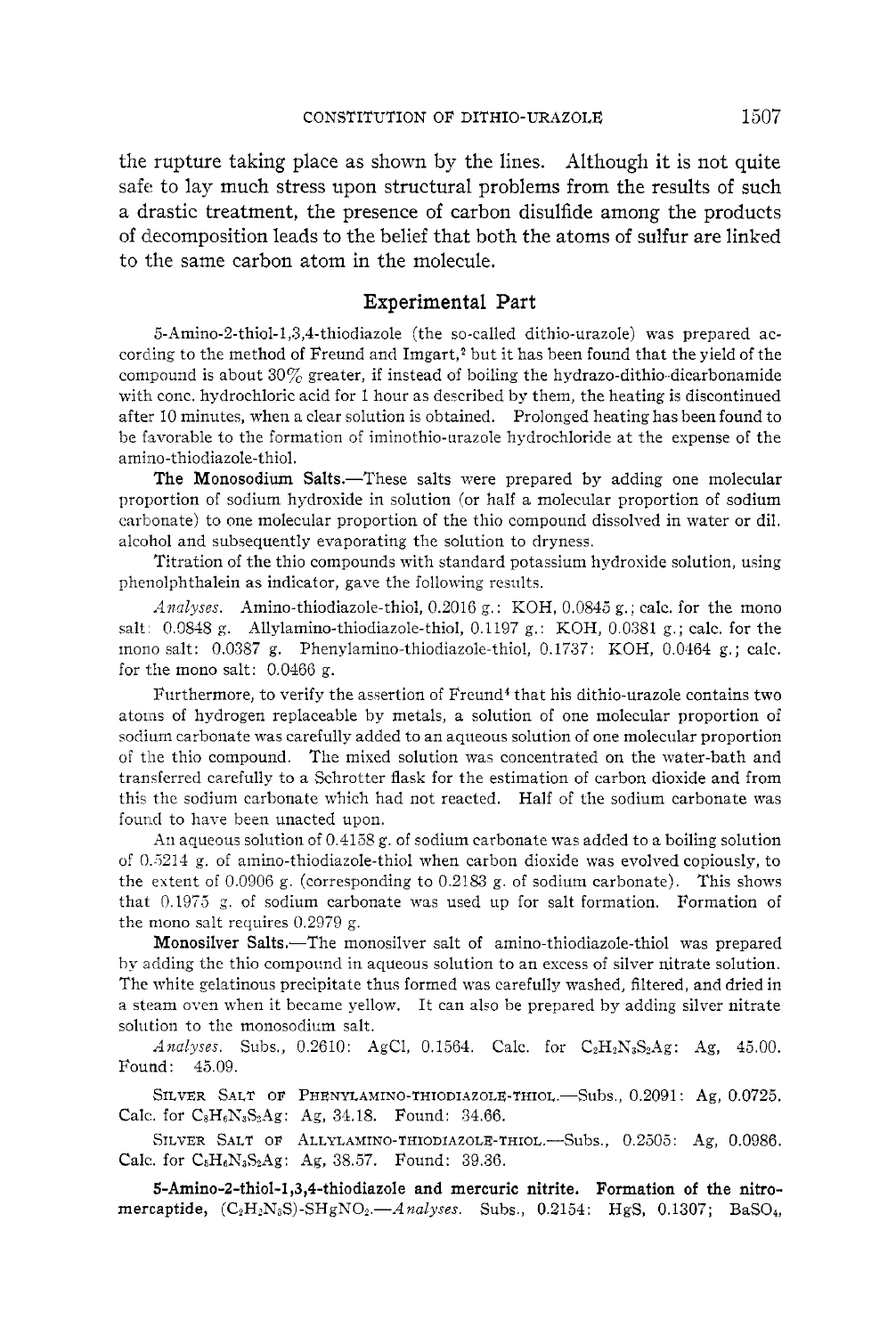0.2730. Subs., 0.1373: 17.6 cc.  $N_2$  (30° and 761 mm.). Calc. for  $C_2H_2O_2N_4S_2Hg$ . N, 14.81; S, 16.93; Hg, 52.91. Found: N, 14.29; S, 17.41; Hg, 52.31.

The above Nitromercaptide and Ethyl Iodide. Formation **of** the Compound R.EtS<sub>2</sub>, HgI<sub>2</sub>, EtI.<sup>9</sup>—The nitromercaptide was heated under a reflux condenser with ethyl iodide until a clear solution was obtained; ethyl iodide was then removed by evaporation. The oily product was dissolved in acetone, filtered and precipitated by benzene and this process was repeated several times to obtain the compound in a pure state.

*Analyses.* Subs., 0.2011:  $CO_2$ , 0.0685. Subs., 0.1900: 9.3 cc. N<sub>2</sub> (31° and 759) mm.). Subs., 0.2531: Hg, 0.0645; AgI, 0.2622. Calc. for  $C_6H_{12}N_3I_3S_3Hg$ : C, 8.96; N, 5.23; I, 47.44; Hg, 24.91. Found: C, 9.33; N, 5.42; I, 47.56; Hg, 25.48.

**5-Amino-2-thiol-1,3,4-thiodiazole and Iodine.—The thio compound was dissolved** in about 300 cc. of hot water. The solution was cooled to a temperature of about  $30-35^{\circ}$ and an excess of 0.1  $N$  iodine solution was added. The excess of iodine was then titrated with standard 0.1 *N* thiosulfate solution.

To 0.1561 g. of the thio compound was added 13.8 cc. of the iodine solution, the excess requiring 2.15 cc. of the thiosulfate solution; therefore 0.1561 g. of the thio compound required 0.1477 g. of iodine. Formation of  $(C_2H_2N_3S)$ -S-S- $(C_2H_2N_3S)$  requires  $0.1499$  g. Freund's azo formula,  $C_2HN_3S_2$ , requires  $0.2998$  g.

**5-Phenylamino-2-thio1-1,3,4-thiodiazole** and Iodine.-To 0.2427 g. of the thio compound dissolved in  $20\%$  alcohol was added 24.6 cc. of iodine solution, the excess requiring 13.5 cc. of the thiosulfate solution. Therefore  $0.2427$  g. of the thio compound required 0.1410 g. of iodine. Formation of  $(C_2HPhN_3S)$ -S-S- $(C_2HPhN_3S)$  requires  $0.1474$  g. Freund's azo formula,  $C_2PhN_3S_2$ , requires  $0.2948$  g.

**5-Allylamino-2-thiol-1,3,4-thiodiazole** and Iodine.-To 0.3800 g. of the substance in aqueous alcoholic solution was added 33.1 cc. of the iodine solution, the excess requiring 11.60 cc. of the thiosulfate solution. Therefore  $0.3800$  g, of the thio compound required 0.2730 g. of iodine. Formation of  $(C_2H.C_3H_5N_3S)$ -S-S- $(C_2H.C_3H_5N_3S)$ requires  $0.2790$  g. Freund's azo formula,  $C_2C_3H_5N_3S_2$ , requires  $0.5580$  g.

*Analysis.* Mol. wt. : 0.9915 g. of the disulfide in 13.8 g. of alcohol gave an elevation of 0.23°. Calc. for  $C_{10}H_{12}N_6S_4$ : mol. wt., 344; calc. for Freund's azo<sup>10</sup> formula, 171. Found: 359 (another determination gave 351).

*Analysis.* Hydrogen.<sup>11</sup> Subs., 0.1513: H<sub>2</sub>O, 0.0212. Two other analyses gave H, 1.49; 1.68 per cent. Calc. for  $C_4H_4N_6S_4$ : H, 1.52. Found: 1.56 (by two other analyses, 1.49, 1.68). Freund's azo formula,  $C_2HN_3S_2$ , requires 0.76.

The estimation of hydrogen was made with special care to guard against moisture. Preceding each analysis a blank experiment was performed as a check.

Decomposition of **5-Amino-2-thiol-1,3,4-thiodiazole** by the Action of Hydrochloric Acid.-The thio compound was heated in a sealed tube with conc. hydrochloric acid (sp. gr. 1.16) at 190-200' for 3 hours. **A** white crystalline substance and oily globules were formed, with an excess of hydrogen sulfide and carbon dioxide as gases. The contents of the tube were filtered and drained by suction. In the filtrate were oily

**<sup>9</sup>**Cf. *Rhy, J. Chem. SOC.,* 109, 698 (1916).

**<sup>10</sup>**Freund and Heilbrun (Ref. 2, p. 861) gave the mol. wt. of the disulfide of their ethyl-dithio-urazole (basic), taken in glacial acetic acid solution by the ebullioscopic method, as 175 and their formula required 159. This must obviously be due either to an error of experiment or to some sort of dissociation of the molecule.

11 Freund and Heilbrun (Ref. 2, p. 862) gave the percentage of hydrogen in the disulfide of their allyldithio-urazole as 3.73; the calculated value for their formula is **2.92,**  and that for the new formula,  $C_{10}H_{12}N_6S_4$ , is 3.49. The percentage of hydrogen found by them evidently supports the new formula.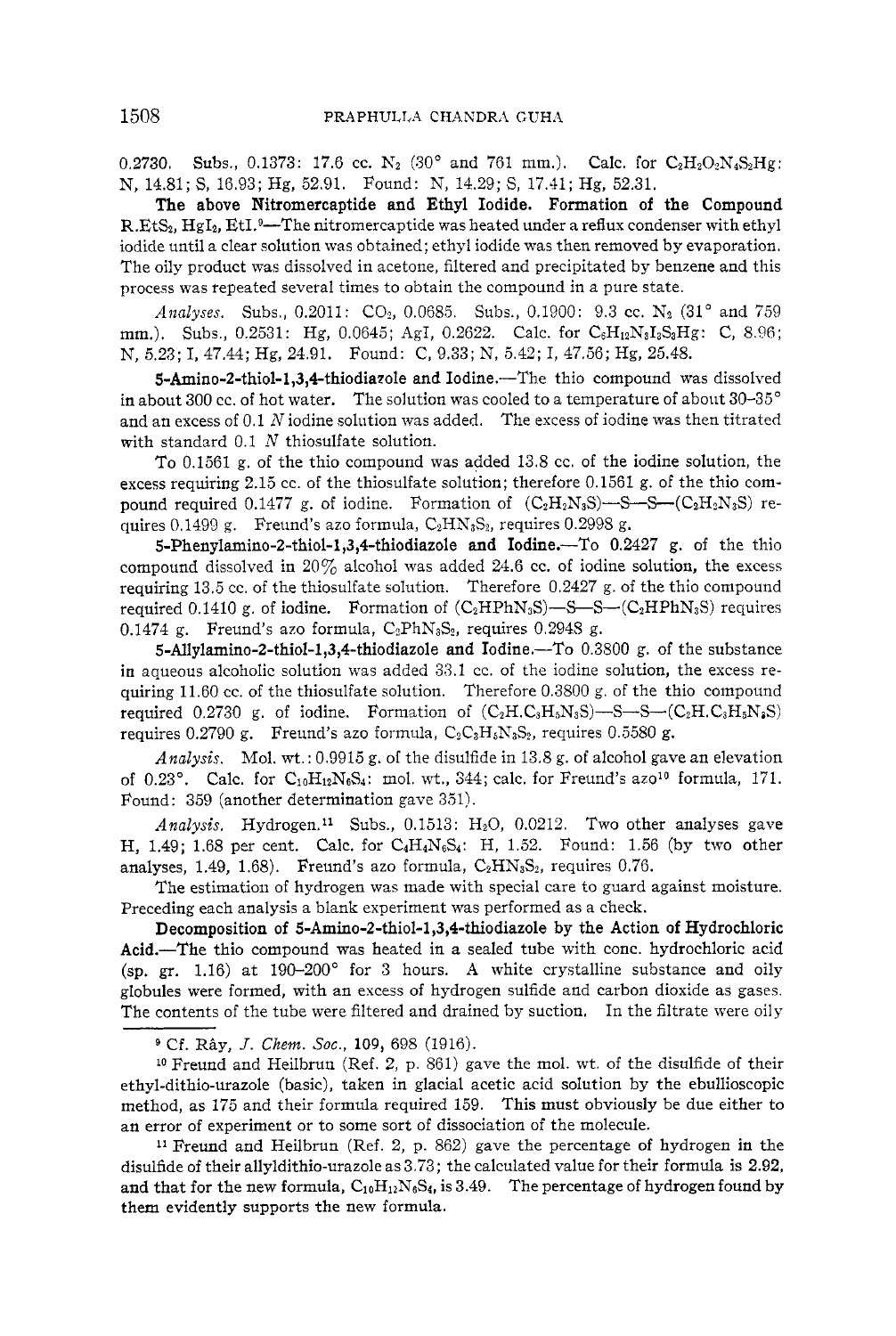|                                                                                                                                                                                                                                          |                                                                            | OTHER COMPOUNDS                               |    |                                                     |                                                                                     |                           |
|------------------------------------------------------------------------------------------------------------------------------------------------------------------------------------------------------------------------------------------|----------------------------------------------------------------------------|-----------------------------------------------|----|-----------------------------------------------------|-------------------------------------------------------------------------------------|---------------------------|
| Compound                                                                                                                                                                                                                                 | Preparation                                                                | Properties                                    |    | M. p. Formula                                       | Analyses                                                                            |                           |
|                                                                                                                                                                                                                                          |                                                                            |                                               | °. |                                                     | $\circ$<br>$\overline{a}$<br>Calc.<br>z<br>to.                                      | O<br>H<br>Found<br>z<br>w |
| From 5-acetylamino-2-thiol-1,3, $\pm$<br>comp. with acetic anh.<br>or by heating the alkyl subs<br>thiodiazole and methyl iodide,                                                                                                        | Refluxing with<br>alc. KOH and<br>for 5 min<br>excess of CH <sub>3</sub> I | dil. alc.                                     |    |                                                     | Silky needles from 208-209 C <sub>b</sub> H,ON <sub>52</sub> 31.74 3.70 22.22 33.86 | 31.63 3.77 22.58 33.48    |
| Corresponding acetyl-ethyl comp.                                                                                                                                                                                                         |                                                                            |                                               |    | $193 \text{ C}_{6}$ H <sub>9</sub> ON <sub>52</sub> | 35.46 4.43                                                                          | 35.01 5.00                |
| 5-Phenylamino-2-methylthiol-<br>3,4-thiodiazole                                                                                                                                                                                          |                                                                            | White silky needles<br>from dil. alc.         |    | 139 C <sub>10</sub> H <sub>11</sub> N <sub>52</sub> | F9 + F9 09<br>$10^{\circ}$ $25^{\circ}$ .                                           | $50.29\ 4.83$<br>27.42    |
| Acctyl-methyl comp.                                                                                                                                                                                                                      |                                                                            |                                               |    |                                                     | 150 C.H.ON, Se 49.81 4.15 15.85                                                     | 49.53 4.89 16.28          |
| Corresponding acetyl ethyl deriv.<br>from the 2-ethyl-thiol comp.                                                                                                                                                                        | Oht. as oil; mixed<br>slowly<br>water.<br>with                             | White silky needles<br>from dil. alc.         |    |                                                     | 76 C <sub>r</sub> H <sub>13</sub> ON <sub>52</sub> <sub>2</sub> 51.62 4.66 15.06    | 51.63 4.89 15.50          |
| Disulfide, (C <sub>2</sub> HAcN <sub>5</sub> S) <sub>2</sub> S <sub>2</sub> from<br>4-acetylamino-2-thiol-1,3,4-thio-<br>diazole and iodine, or from the<br>disulfide of 5-amino-2-thiol- By boiling<br>1,3,4-thiodiazole and acetic anh | By mixture of<br>tions.<br>alcoholic solu-                                 | White ppte. in-<br>sol. in ord. sol-<br>vents |    | 275 CAHO2N65, 27.58 2.30                            | $82^\circ 98^\circ$                                                                 | 27.56 2.46<br>10.98       |

## CONSTITUTION OF DITHIO-URAZOLE 1509